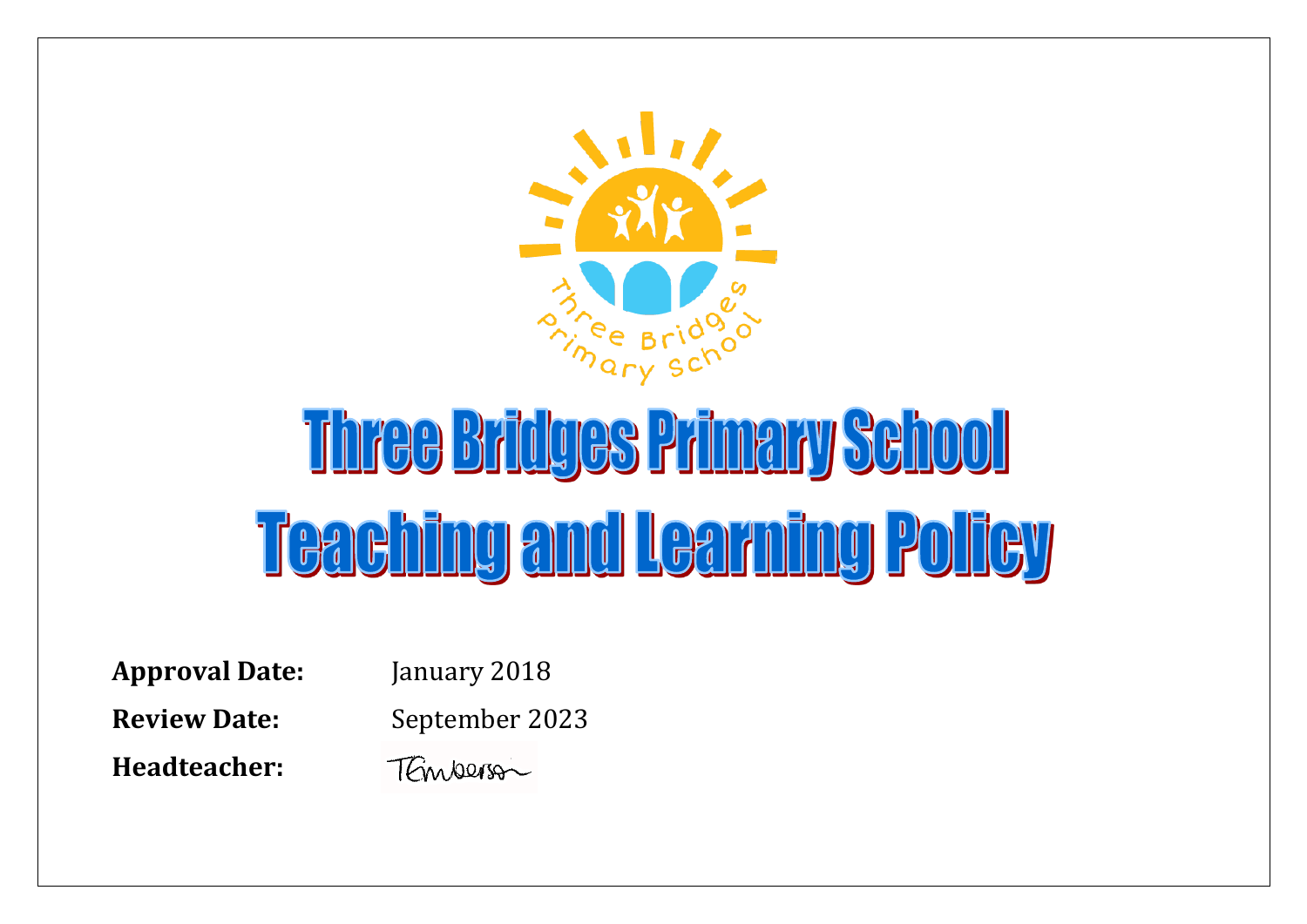## **Introduction**

At Three Bridges Primary school we are committed to high quality teaching and learning to raise standards of achievement for all children. It reflects what has been agreed in terms of approach and consistency and makes explicit the best practice to which the school aspires. We acknowledge that each teacher will offer the children something unique and these individual strengths are clearly desirable.

It also reflects the aims and objectives of the school and supports its vision.

This policy should be read in conjunction with our subject policies.

## **Purpose of this policy**

Learning is the purpose of the whole school and is a shared commitment. At Three Bridges Primary school we recognise that education involves children, parents, staff, governors, the community and the local authority, and that for optimum benefit all should work closely together to support the process of learning. Working in partnership, we aim to:

- provide a supportive, positive, healthy, caring and safe environment;
- recognise the needs and aspirations of all individuals and provide opportunities for them;
- ensure children can develop as literate, numerate and technologically competent individuals, within a broad, balanced, exciting and challenging curriculum;
- provide rich and varied contexts and experiences for pupils to acquire, develop and apply a broad range of knowledge, skills and understanding;
- provide a curriculum which promotes the spiritual, moral, social, cultural, physical, mental and emotional development of the pupils;
- develop individuals with lively, enquiring minds, good thinking skills, self-respect, self-discipline and positive attitudes;
- encourage all children to be enthusiastic and committed learners, promoting their self -esteem, self-worth and emotional well-being;
- develop children's confidence and capacity to learn and work independently and collaboratively;
- develop enduring values of respect, honesty, equality, integrity, tolerance, fairness and trust;
- encourage children to respond positively to the opportunities, challenges and responsibilities of a rapidly changing world;
- encourage children to value the diversity in our society and the environment in which they live;
- encourage children to become active and responsible citizens, contributing positively to the community and society.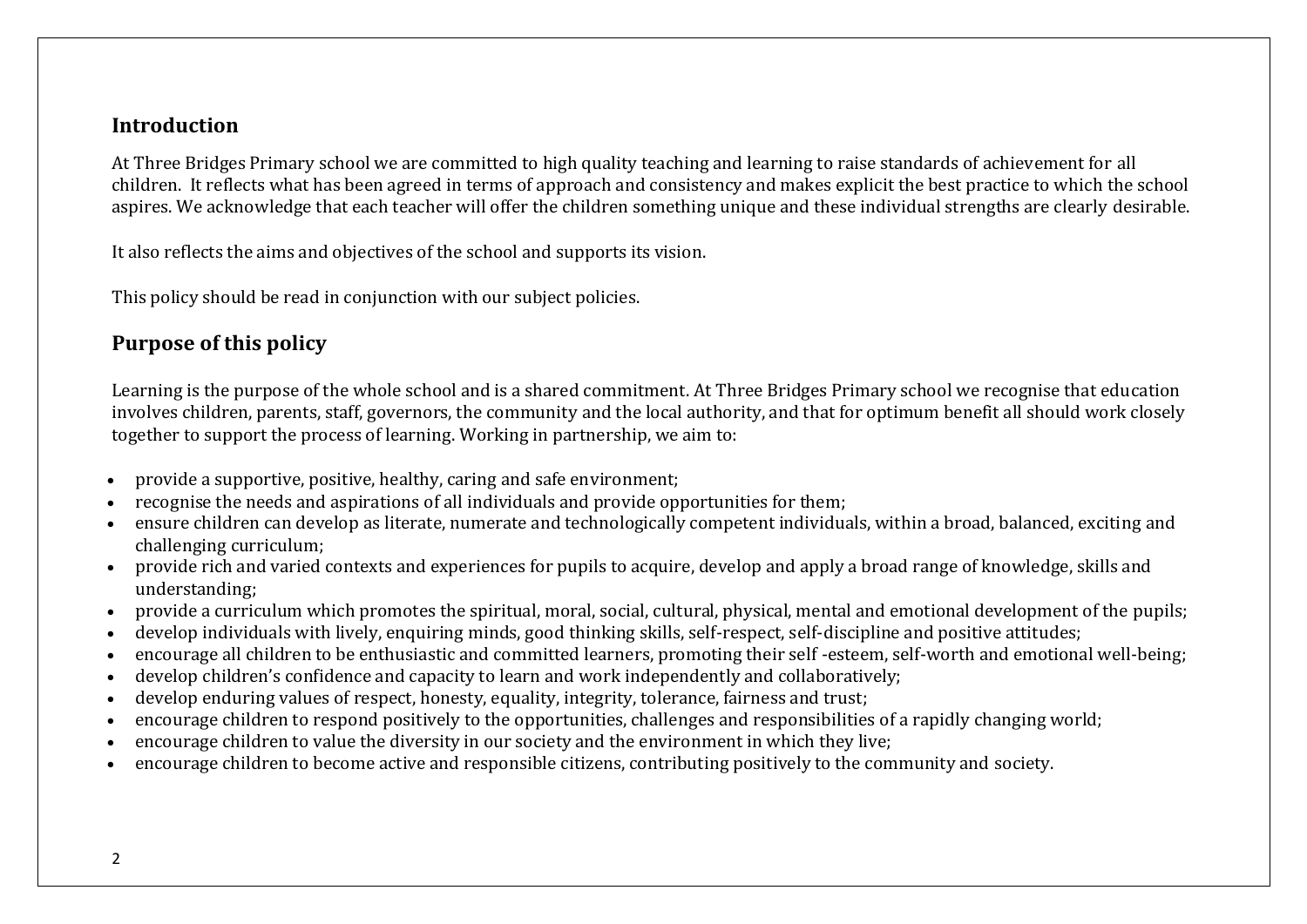## **Our Approach – Key Aspects of High Quality Teaching:**

| <b>Key Aspect - Teaching Standards</b>                                                                                                                                                                                                                                                                                                        | The Three Bridges Way                                                                                                                                                                                                                                                                                                                                                                                                                                                                                                                                                                                                                                                       |
|-----------------------------------------------------------------------------------------------------------------------------------------------------------------------------------------------------------------------------------------------------------------------------------------------------------------------------------------------|-----------------------------------------------------------------------------------------------------------------------------------------------------------------------------------------------------------------------------------------------------------------------------------------------------------------------------------------------------------------------------------------------------------------------------------------------------------------------------------------------------------------------------------------------------------------------------------------------------------------------------------------------------------------------------|
| <b>Expectations:</b>                                                                                                                                                                                                                                                                                                                          | EYFS-                                                                                                                                                                                                                                                                                                                                                                                                                                                                                                                                                                                                                                                                       |
| We establish a safe and stimulating environment for<br>pupils, which is rooted in mutual respect;<br>We set goals that stretch and challenge pupils of all<br>$\bullet$<br>backgrounds, abilities and dispositions;<br>We demonstrate consistently the positive attitudes,<br>$\bullet$<br>values and behaviour which are expected of pupils. | Children and teachers discuss the learning and the expectations to achieve<br>the learning;<br>Children are provided with high quality verbal feedback during discovery<br>time;<br>Children will be provided with dedicated reading time at the beginning of<br>the day (independent reading) and the end of the day (shared story);<br>All children will be taught the EYFS curriculum.                                                                                                                                                                                                                                                                                   |
|                                                                                                                                                                                                                                                                                                                                               | KS1 and KS2 -                                                                                                                                                                                                                                                                                                                                                                                                                                                                                                                                                                                                                                                               |
|                                                                                                                                                                                                                                                                                                                                               | Children and teachers discuss the Learning Objective (WALT); success<br>criteria (WILF) and expectations for each lesson;<br>Challenge for the early graspers in every lesson:<br>Dive Deeper in maths - draw it, explain it, make a mistake, tell a story or<br>prove it;<br>Post-it challenge in writing based on grammar learning;<br>Reading - children will have the opportunity to write/answer a question<br>or set of questions independently.<br>Children being held increasingly accountable for their work - both in<br>quality and quantity - as they progress through the school;<br>Children know what they are good at and what they need to do to improve - |
|                                                                                                                                                                                                                                                                                                                                               | this can be verbal instruction/individual targets or whole class targets;                                                                                                                                                                                                                                                                                                                                                                                                                                                                                                                                                                                                   |
|                                                                                                                                                                                                                                                                                                                                               | All children will be taught the following subjects throughout their primary<br>career: art & design; computing; design technology; English; geography;<br>history; maths; music; MFL; physical education; PSHE and science;<br>Children will be provided with dedicated reading time - ERIC.                                                                                                                                                                                                                                                                                                                                                                                |
| <u>Promoting good progress &amp; outcomes:</u>                                                                                                                                                                                                                                                                                                | EYFS-                                                                                                                                                                                                                                                                                                                                                                                                                                                                                                                                                                                                                                                                       |
| Teachers are accountable for pupils' attainment,                                                                                                                                                                                                                                                                                              | Observations to inform assessments are made on Tapestry;                                                                                                                                                                                                                                                                                                                                                                                                                                                                                                                                                                                                                    |
| progress and outcomes;                                                                                                                                                                                                                                                                                                                        | Assessment is used to inform flexible and fluid groups;                                                                                                                                                                                                                                                                                                                                                                                                                                                                                                                                                                                                                     |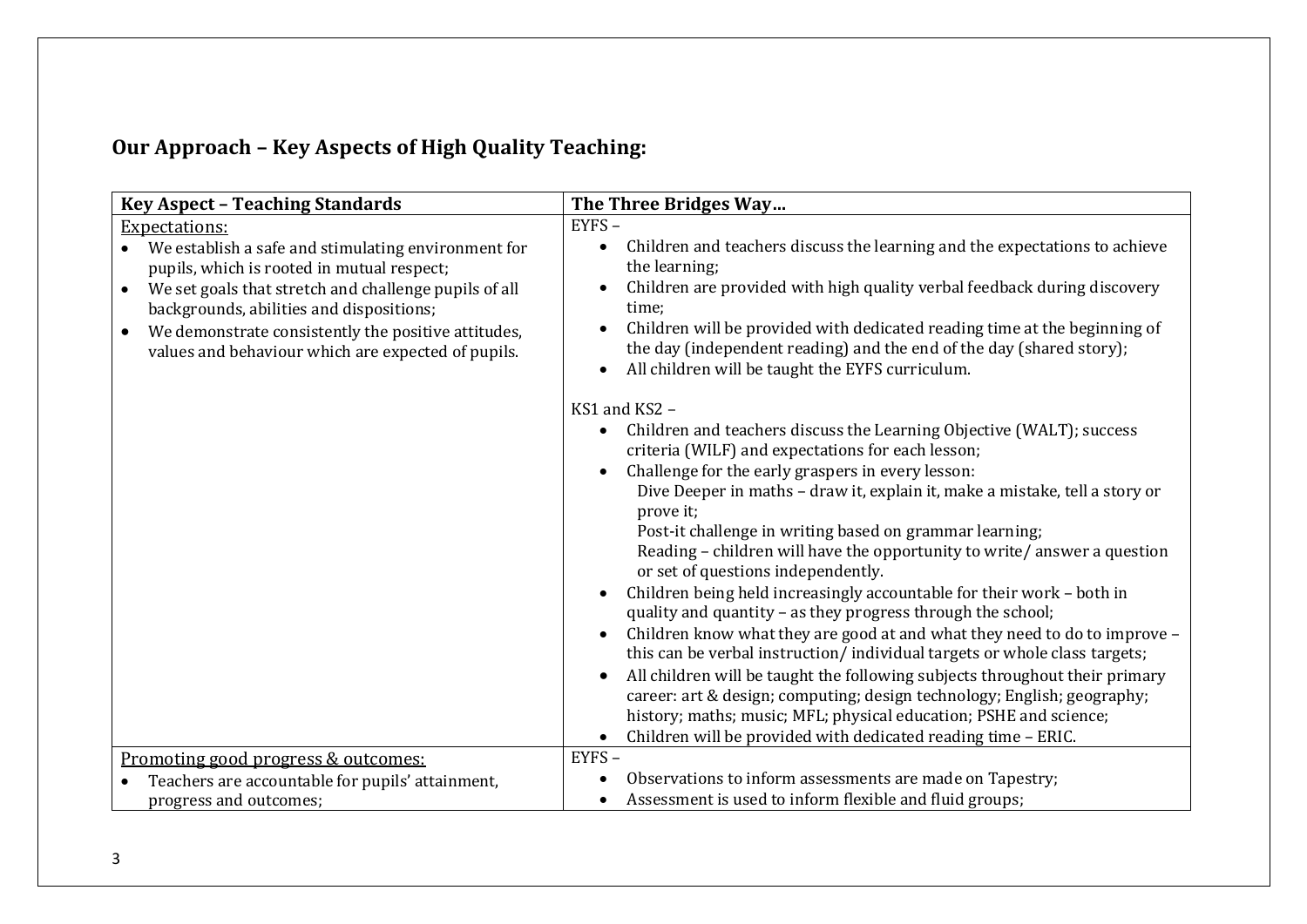|           | Teachers plan teaching to build on pupils' capabilities | Metacognition is explicitly verbalised and displayed in class;<br>$\bullet$              |
|-----------|---------------------------------------------------------|------------------------------------------------------------------------------------------|
|           | and prior knowledge                                     | Teachers are aware of progress and attainment and take an active part in                 |
| $\bullet$ | Teachers guide pupils to reflect on the progress they   | pupil progress meetings, reflecting on impact of interventions, planning                 |
|           | have made and their emerging needs;                     | next steps and sharing with TAs to target support where needed;                          |
| $\bullet$ | Teachers demonstrate knowledge and understanding        | Teachers encourage children to answer questions using full sentences e.g.<br>$\bullet$   |
|           | of how pupils learn and how this impacts on teaching;   | What is 5 x 10? A: 5 x 10 is 50;                                                         |
| $\bullet$ | Teachers encourage pupils to take a responsible and     |                                                                                          |
|           | conscientious attitude to their own work and study.     | KS1 and KS2 -                                                                            |
|           |                                                         | Assessment (daily, topic based and termly) is used effectively to impact on<br>$\bullet$ |
|           |                                                         | learning:                                                                                |
|           |                                                         | Daily - highlighting LO (WALT) are regrouping children accordingly;                      |
|           |                                                         | Topic based - end of unit opportunities to apply taught skills;                          |
|           |                                                         | Termly - Cornerstones assessments to create a gap analysis;                              |
|           |                                                         | Assessment is used to inform flexible and fluid groups;<br>٠                             |
|           |                                                         |                                                                                          |
|           |                                                         | Children take an increasing responsibility for their learning - self marking,            |
|           |                                                         | peer marking, editing and improving, peer discussions and discussions with               |
|           |                                                         | an adult;                                                                                |
|           |                                                         | Metacognition is explicitly verbalised and displayed in class:                           |
|           |                                                         | Teachers should use the 'I do, We do, You do' approach when modelling to                 |
|           |                                                         | the class/group.                                                                         |
|           |                                                         | Where possible, teachers should explicitly teach pupils to plan, monitor                 |
|           |                                                         | and evaluate using the 'Plan, Do and Review' approach.                                   |
|           |                                                         | Teachers encourage a cross-curricular approach to developing                             |
|           |                                                         | metacognitive self-questioning using the following:                                      |
|           |                                                         | 1) What do I think?                                                                      |
|           |                                                         |                                                                                          |
|           |                                                         | 2) Why do I think this?                                                                  |
|           |                                                         | 3) How do I know this?                                                                   |
|           |                                                         | 4) Can I say more about this?                                                            |
|           |                                                         | 5) What questions do I still have?                                                       |
|           |                                                         | In reading across the curriculum, teacher model the use of, and encourage                |
|           |                                                         | children to use, the 'Four Super Skills': Question, Clarify, Summarise and               |
|           |                                                         | Predict                                                                                  |
|           |                                                         | In Guided Reading, teachers use the VIPERS? approach with question                       |
|           |                                                         | stems used to develop pupils' own questioning of the text.                               |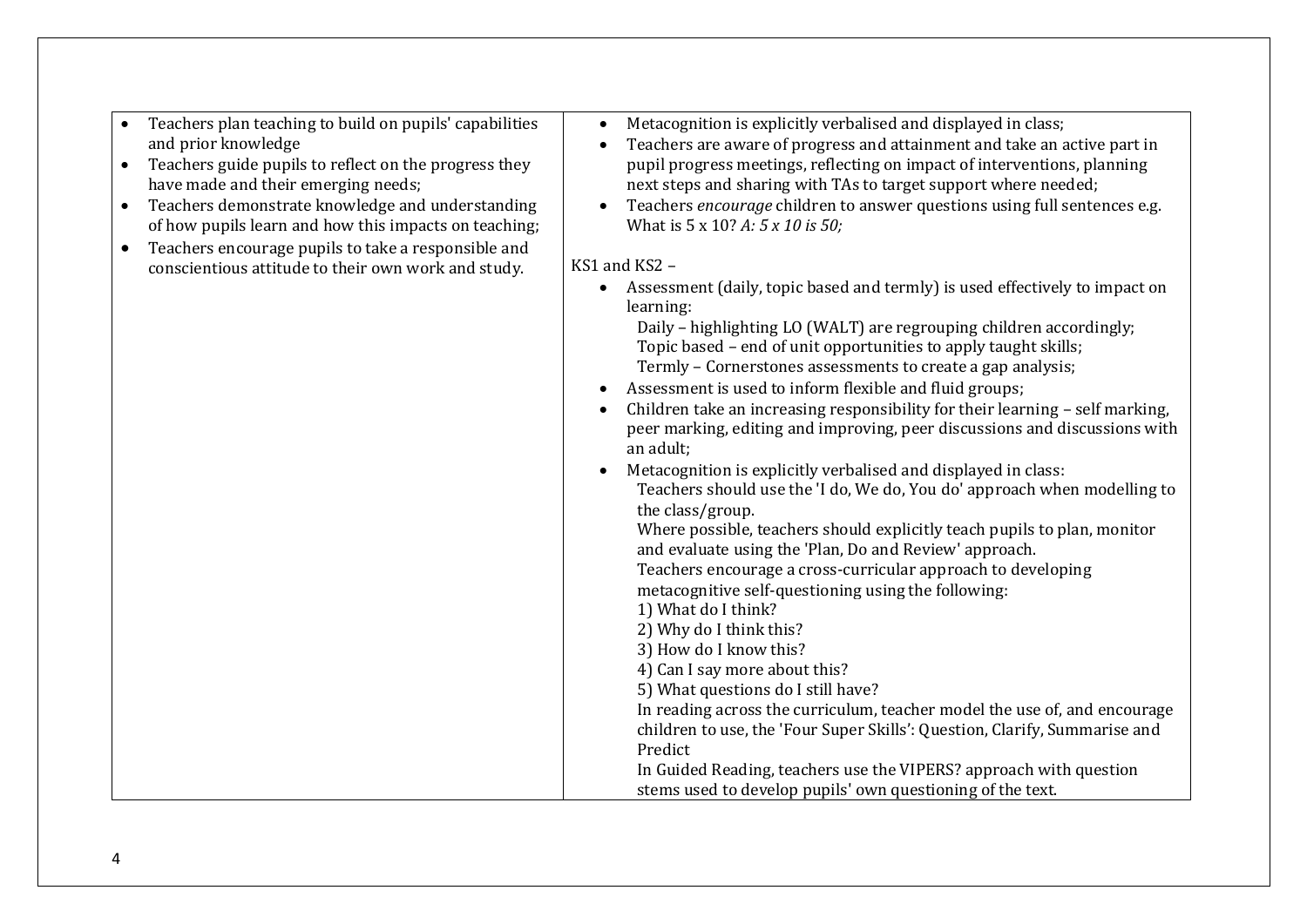| Subject & curriculum knowledge:<br>Teachers have a secure knowledge of the relevant<br>subject(s) and curriculum areas, foster and maintain<br>pupils' interest in the subject, and address<br>misunderstandings;<br>Teachers demonstrate a critical understanding of<br>$\bullet$<br>developments in the subject and curriculum areas, and<br>promote the value of scholarship;<br>Teachers demonstrate an understanding of and take<br>$\bullet$<br>responsibility for promoting high standards of literacy,<br>articulacy and the correct use of standard English,<br>whatever the teacher's specialist subject;<br>If teaching early reading, teachers demonstrate a clear<br>$\bullet$<br>understanding of systematic synthetic phonics; | Teachers are aware of progress and attainment and take an active part in<br>pupil progress meetings, reflecting on impact of interventions, planning<br>next steps and sharing with TAs to target support where needed;<br>Teachers encourage children to answer questions using full sentences e.g.<br>What is 5 x 10? A: 5 x 10 is 50.<br>EYFS, KS1 and KS2 -<br>Teachers model appropriate vocabulary across the curriculum;<br>Children are encouraged to answer questions in full sentences;<br>Teachers plan carefully to build on children's prior knowledge - formative<br>assessment based on previous learning, mini-assessments throughout the<br>lesson and Cornerstones assessments;<br>Teachers model the expectations for the children - all classrooms must<br>$\bullet$<br>have a flip chart for teachers to use during the modelling process;<br>Phonics to be taught in accordance with the Read, Write, Inc. scheme of<br>work.<br>KS1 and KS2 -<br>Vocabulary displays to be used to support learning. |
|-----------------------------------------------------------------------------------------------------------------------------------------------------------------------------------------------------------------------------------------------------------------------------------------------------------------------------------------------------------------------------------------------------------------------------------------------------------------------------------------------------------------------------------------------------------------------------------------------------------------------------------------------------------------------------------------------------------------------------------------------|-----------------------------------------------------------------------------------------------------------------------------------------------------------------------------------------------------------------------------------------------------------------------------------------------------------------------------------------------------------------------------------------------------------------------------------------------------------------------------------------------------------------------------------------------------------------------------------------------------------------------------------------------------------------------------------------------------------------------------------------------------------------------------------------------------------------------------------------------------------------------------------------------------------------------------------------------------------------------------------------------------------------------------|
| $\bullet$                                                                                                                                                                                                                                                                                                                                                                                                                                                                                                                                                                                                                                                                                                                                     |                                                                                                                                                                                                                                                                                                                                                                                                                                                                                                                                                                                                                                                                                                                                                                                                                                                                                                                                                                                                                             |
| If teaching early mathematics, teachers demonstrate a<br>clear understanding of appropriate teaching strategies.                                                                                                                                                                                                                                                                                                                                                                                                                                                                                                                                                                                                                              |                                                                                                                                                                                                                                                                                                                                                                                                                                                                                                                                                                                                                                                                                                                                                                                                                                                                                                                                                                                                                             |
| Planning:                                                                                                                                                                                                                                                                                                                                                                                                                                                                                                                                                                                                                                                                                                                                     | EYFS, KS1 and KS2 -                                                                                                                                                                                                                                                                                                                                                                                                                                                                                                                                                                                                                                                                                                                                                                                                                                                                                                                                                                                                         |
| Teachers impart knowledge and develop<br>$\bullet$<br>understanding through effective use of lesson time;                                                                                                                                                                                                                                                                                                                                                                                                                                                                                                                                                                                                                                     | Teachers are given the freedom to 'block plan' certain subjects within their<br>$\bullet$<br>weekly timetable to ensure coverage of the whole curriculum;                                                                                                                                                                                                                                                                                                                                                                                                                                                                                                                                                                                                                                                                                                                                                                                                                                                                   |
| Teachers promote a love of learning and children's<br>$\bullet$<br>intellectual curiosity;                                                                                                                                                                                                                                                                                                                                                                                                                                                                                                                                                                                                                                                    | School templates for lesson planning should be adhered to;<br>Teachers adapt planning to suit the needs of their class prior to the lesson                                                                                                                                                                                                                                                                                                                                                                                                                                                                                                                                                                                                                                                                                                                                                                                                                                                                                  |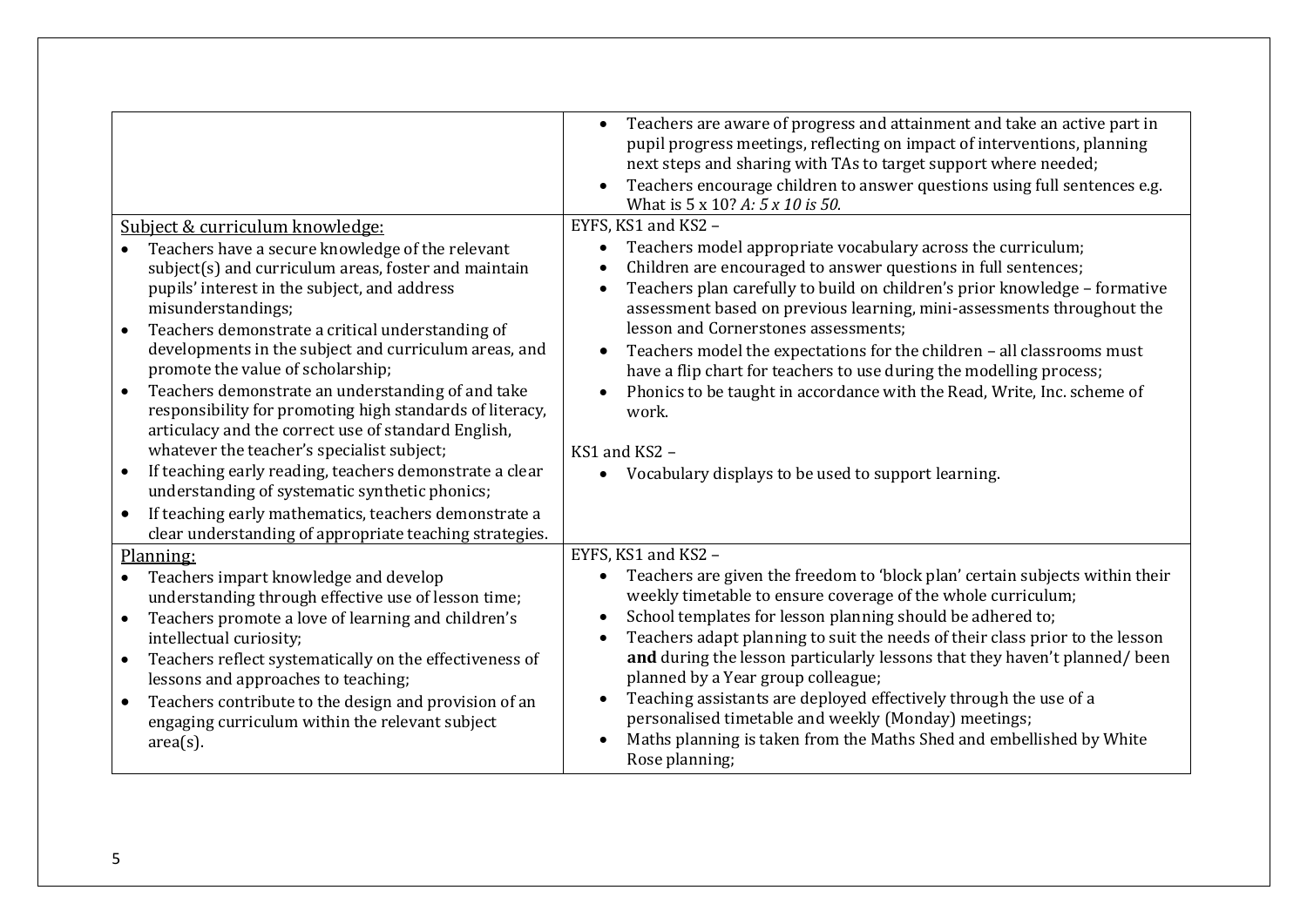|                                                  | 'Flash Back 4' approach is used at the beginning of every maths lesson (as a                                                             |
|--------------------------------------------------|------------------------------------------------------------------------------------------------------------------------------------------|
|                                                  | starter) to recap on prior learning: previous day, previous week, previous                                                               |
|                                                  | topic, previous term;                                                                                                                    |
|                                                  | English lessons are planned using a range of Literacy Shed videos and rich,                                                              |
|                                                  | topic-led texts;                                                                                                                         |
|                                                  | Phonics lessons are planned using the Read, Write, Inc. scheme;<br>PE is planned from the PE scheme provided by the PE specialist;       |
|                                                  | Teachers to plan additional opportunities (with the support of the SEND                                                                  |
|                                                  | team) to support the learning for the less-able children;                                                                                |
|                                                  | Teachers must use the 'no rush' approach: only move onto the next topic                                                                  |
|                                                  | when all of the children are ready.                                                                                                      |
|                                                  | KS1 and KS2 -                                                                                                                            |
|                                                  | All lessons to have clear, quality Learning Objectives (WALT);                                                                           |
|                                                  | All lessons to have clear Success Criteria (WILF) that are differentiated -                                                              |
|                                                  | must, should, could;                                                                                                                     |
|                                                  | School templates for lesson planning should be adhered to - weekly<br>timetables should be completed with the following information - LO |
|                                                  | (WALT), Success Criteria (WILF), Challenge task and adult support;                                                                       |
|                                                  | Spelling lessons are planning using the Spelling Shed and embellished with                                                               |
|                                                  | No-Nonsense spelling;                                                                                                                    |
|                                                  | Grammar lessons are taught in accordance with the school's progression in                                                                |
|                                                  | grammar document. Grammar lessons must be linked to a text where                                                                         |
|                                                  | appropriate;<br>Science is planned from the Grammarsaurus schemes;                                                                       |
|                                                  | Times Tables Rock Stars is used regularly to promote the learning of times                                                               |
|                                                  | tables facts:                                                                                                                            |
|                                                  | KAPOW is used to support the planning of: art & design, computing, design                                                                |
|                                                  | & technology, MFL, music, RSE & PSHE, and wellbeing.                                                                                     |
| Use of assessment to impact learning (AFL):      | EYFS-                                                                                                                                    |
| Teachers know and understand how to assess the   | Regular moderation within the Year group (at least every half term);                                                                     |
| relevant subject and curriculum areas, including | regular moderation with the phase (at least every term) and regular whole<br>school moderation (see moderation timetable);               |
| statutory assessment requirements;               | All learning is shared verbally with the children                                                                                        |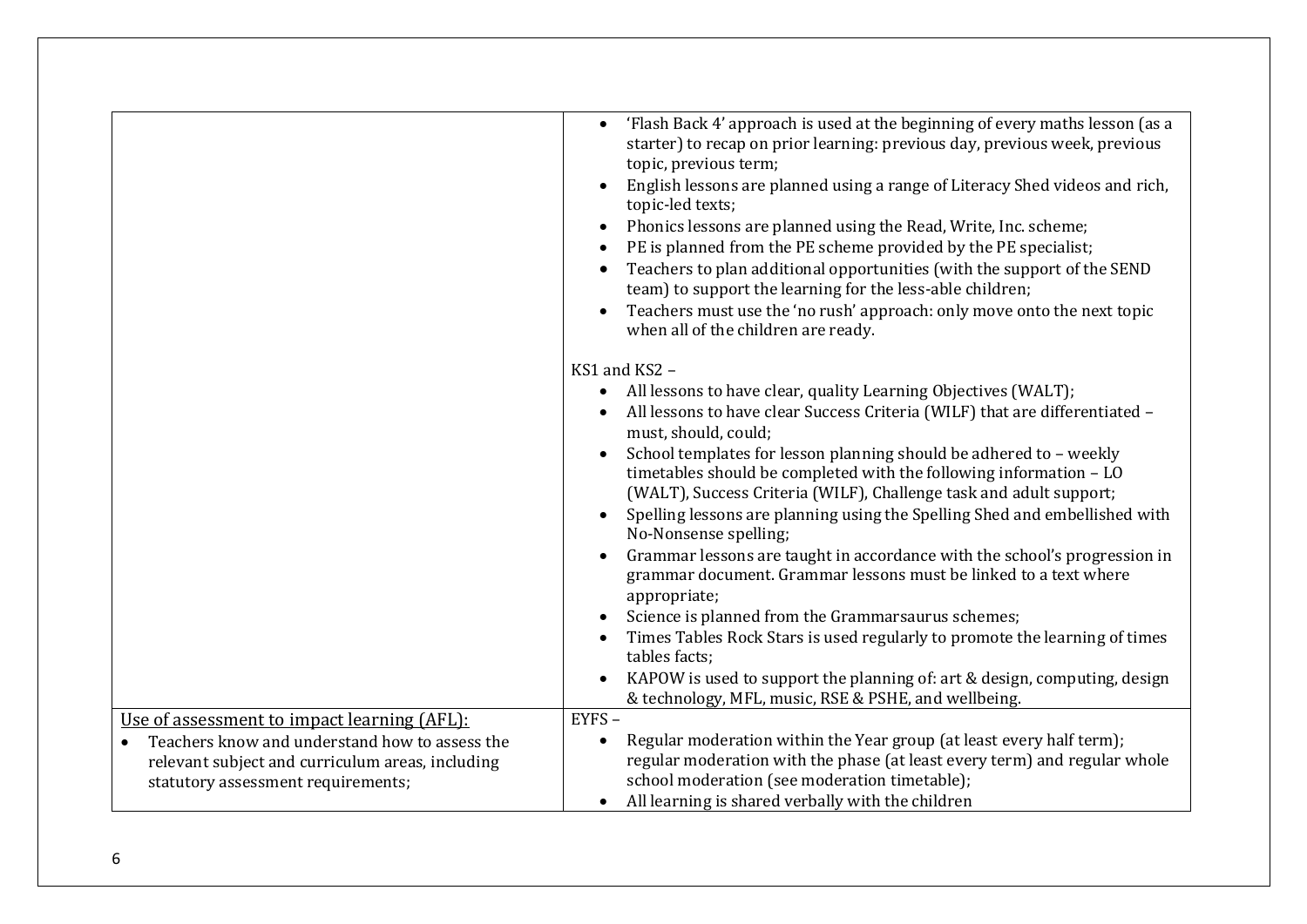| Effective use is made of formative and summative<br>assessment to secure pupils' progress;<br>Data is used effectively to monitor progress, set targets,<br>$\bullet$<br>and plan subsequent lessons;<br>Pupils are given regular feedback, both orally and<br>$\bullet$<br>through accurate marking, and given opportunities to<br>respond to the feedback.                                                                                            | KS1 and KS2 -<br>Regular moderation within the Year group (at least every half term);<br>regular moderation with the phase (at least every term) and regular whole<br>school moderation (see moderation timetable);<br>Learning Objectives (WALT) are shared with children and Success Criteria<br>(WILF) either shared or generated with children;<br>Children evaluate their own learning against Success Criteria - colour coded<br>$\bullet$<br>or written;<br>Children evaluate their work using the assessment mountain at the end of<br>each piece of work;<br>Teachers model the I do/ we do/ you do approach;<br>$\bullet$<br>Teacher uses mini plenaries and Air Server to share work mid lesson and<br>children evaluate against Success Criteria;<br>Teachers use prior learning/mini-assessments and Cornerstones<br>assessments to create fluid and flexible working groups;<br>Examples of work are shared including: teacher generated examples<br>(shared writing/ previously created examples/ working examples within<br>the lesson); exemplification material and previous work (from prior<br>children) to set high expectations;<br>Jamboard is used to support sharing examples of work;<br>Marking highlights positives (related to the LO) and specific areas for<br>improvement. Next steps are usually the next lesson, however, they can also<br>be used to consolidate or challenge the learning. See marking policy. |
|---------------------------------------------------------------------------------------------------------------------------------------------------------------------------------------------------------------------------------------------------------------------------------------------------------------------------------------------------------------------------------------------------------------------------------------------------------|----------------------------------------------------------------------------------------------------------------------------------------------------------------------------------------------------------------------------------------------------------------------------------------------------------------------------------------------------------------------------------------------------------------------------------------------------------------------------------------------------------------------------------------------------------------------------------------------------------------------------------------------------------------------------------------------------------------------------------------------------------------------------------------------------------------------------------------------------------------------------------------------------------------------------------------------------------------------------------------------------------------------------------------------------------------------------------------------------------------------------------------------------------------------------------------------------------------------------------------------------------------------------------------------------------------------------------------------------------------------------------------------------------------------------------------------------|
| Effective behaviour management:                                                                                                                                                                                                                                                                                                                                                                                                                         | Wholes school -                                                                                                                                                                                                                                                                                                                                                                                                                                                                                                                                                                                                                                                                                                                                                                                                                                                                                                                                                                                                                                                                                                                                                                                                                                                                                                                                                                                                                                    |
| Teachers have clear rules and routines for behaviour in<br>classrooms, and take responsibility for promoting good<br>and courteous behaviour both in classrooms and<br>around the school, in accordance with the school's<br>behaviour policy;<br>Teachers have high expectations of behaviour, and<br>$\bullet$<br>establish a framework for discipline with a range of<br>strategies, using praise, sanctions and rewards<br>consistently and fairly; | The <b>School Behaviour Policy</b> gives further details and should be followed at all<br>times.<br>Using positive therapeutic behaviour techniques to encourage socially<br>$\bullet$<br>responsible behaviour.<br>Pro-actively seeking ways to avoid difficult and dangerous behaviours<br>arising through priming children about expectations and pre-empting,<br>where possible, when situations may arise.                                                                                                                                                                                                                                                                                                                                                                                                                                                                                                                                                                                                                                                                                                                                                                                                                                                                                                                                                                                                                                    |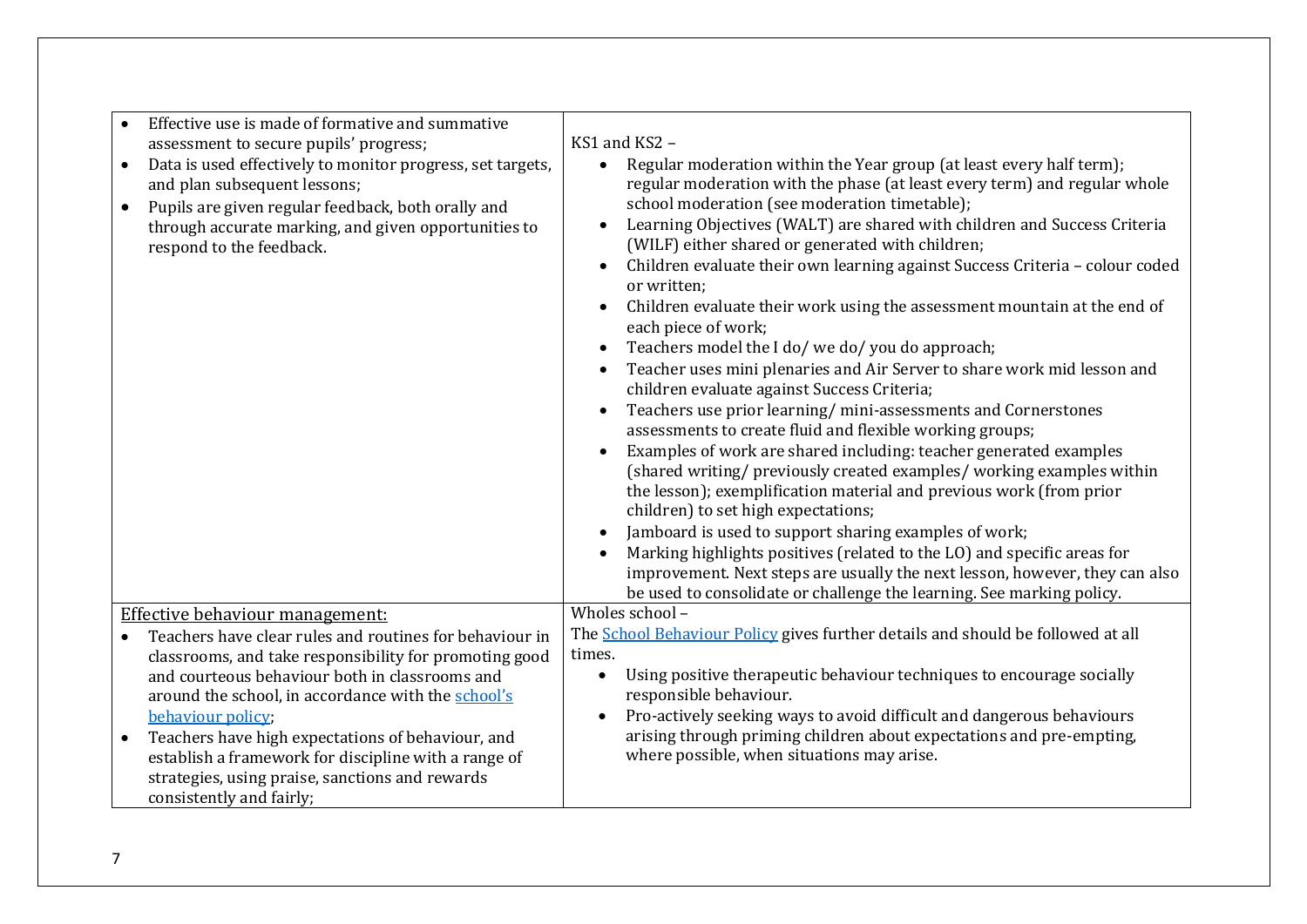| Teachers manage classes effectively, using approaches<br>$\bullet$<br>which are appropriate to pupils' needs in order to<br>involve and motivate them:<br>Teachers maintain good relationships with pupils,<br>$\bullet$<br>exercise appropriate authority, and act decisively when<br>necessary. | Recognising and valuing the needs of individual pupils according to social<br>and academic ability and aptitude to enable them to achieve their full<br>potential.<br>Ensuring that children behave in a way that is safe for themselves and<br>others by taking action to prevent accidents and difficult/dangerous<br>behaviours before they occur (e.g. stopping a 'silly' game from continuing)<br>both in the classroom and playground.<br>Enabling pupils to take an increasing responsibility for their own learning<br>and conduct.<br>Ensuring there is effective supervision of all pupils at all times (i.e. walking<br>to the playground and ensuring pupils are not left anywhere without<br>supervision when walking around the school).<br>Providing opportunities for pupils to share their beliefs of what is<br>acceptable and unacceptable behaviour and creating a class rules/charter of<br>conduct which will permeate to whole school practice (this needs to be re-<br>enforced each half term or more regularly, if appropriate).<br>Liaising with parents about matters which affect their child's happiness,<br>progress and behaviour by keeping the parents well informed and attending<br>meetings when requested.<br>Ensuring Circle Time activities are used regularly and robustly to avoid<br>difficult and dangerous behaviours, to help children learn how to behave<br>appropriately in social environments and how to deal with difficult and<br>dangerous behaviours.<br>Ensuring that new pupils understand the procedures and guidelines that<br>are in place.<br>Recording serious incidents on CPOMS on a daily basis, where a child's<br>behaviour is deemed to have a serious effect on themselves and others<br>(antisocial and dangerous antisocial behaviours). |
|---------------------------------------------------------------------------------------------------------------------------------------------------------------------------------------------------------------------------------------------------------------------------------------------------|-----------------------------------------------------------------------------------------------------------------------------------------------------------------------------------------------------------------------------------------------------------------------------------------------------------------------------------------------------------------------------------------------------------------------------------------------------------------------------------------------------------------------------------------------------------------------------------------------------------------------------------------------------------------------------------------------------------------------------------------------------------------------------------------------------------------------------------------------------------------------------------------------------------------------------------------------------------------------------------------------------------------------------------------------------------------------------------------------------------------------------------------------------------------------------------------------------------------------------------------------------------------------------------------------------------------------------------------------------------------------------------------------------------------------------------------------------------------------------------------------------------------------------------------------------------------------------------------------------------------------------------------------------------------------------------------------------------------------------------------------------------------------------------------------------------------|
| <b>Home Learning</b>                                                                                                                                                                                                                                                                              | Home learning grids are created for each topic (per half term or term) and<br>must contain a range of activities to support or challenge the skills taught in<br>school;<br>Each teacher is responsible for creating a QR code or uploading a Dojo video<br>which models the learning in one of the activities;                                                                                                                                                                                                                                                                                                                                                                                                                                                                                                                                                                                                                                                                                                                                                                                                                                                                                                                                                                                                                                                                                                                                                                                                                                                                                                                                                                                                                                                                                                 |